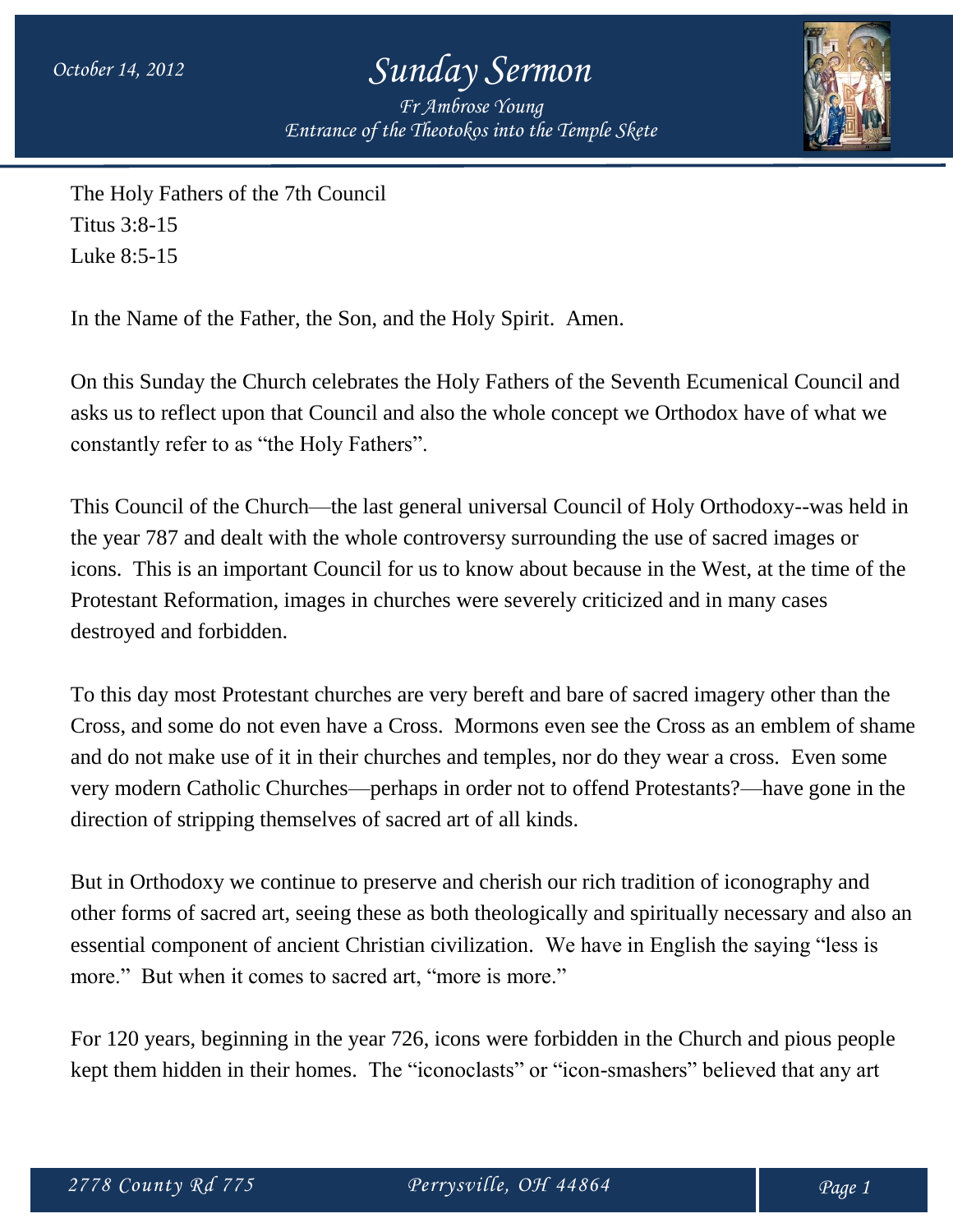### *October 14, 2012 Sunday Sermon Fr Ambrose Young Entrance of the Theotokos into the Temple Skete*



depicting God and the saints was idolatry. In this they were influenced both by Judaism and Islam.

Just prior to the iconoclast outbreak, the Muslim Caliph Yazid I had ordered the destruction of all icons within his own region. He was the Caliph of the Umayyad Dynasty and ruled in the 680s. ("Caliph" is the title of the political successors to Mohammad—not religious leaders. The Umayyad Dynasty ruled the area around present day Damascus, in Syria.) So this little influence is another "gift" we Christians received from our "peace-loving" and tolerant Muslim brethren!

Modern day iconoclasts—mostly among Protestants—do not realize that they are reflecting this dark chapter in Christian history. As the saying goes, "he who does not know history is condemned to repeat it."

These people, the iconoclasts—and they had official support from the Emperor at that time, Leo III--had failed to understand the Church's own theology about Christ's human nature, our understanding of created matter, and the meaning of redemption and salvation in terms of all creation, and not just the redemption of mankind.

There were even many martyrs among those who defended the veneration of icons. Monks and nuns were among the most prominent defenders of holy iconography, providing vigorous public dissent and defense of this theological art form and also providing a whole host of martyrs in their attempts to defend divine art in the Church against the anti-Christian influences of Judaism and Islam.

It wasn't until the year 843 that the pious Empress St. Theodora was able to finally extinguish this violent hatred of holy images, influenced by the writings of St. John of Damascus. Theodora was the wife of Emperor Theophilus the Iconoclast but she did not share in the heresy of her husband and secretly venerated the holy icons. After the death of her husband, she governed the realm since for her son, Michael, who was a minor.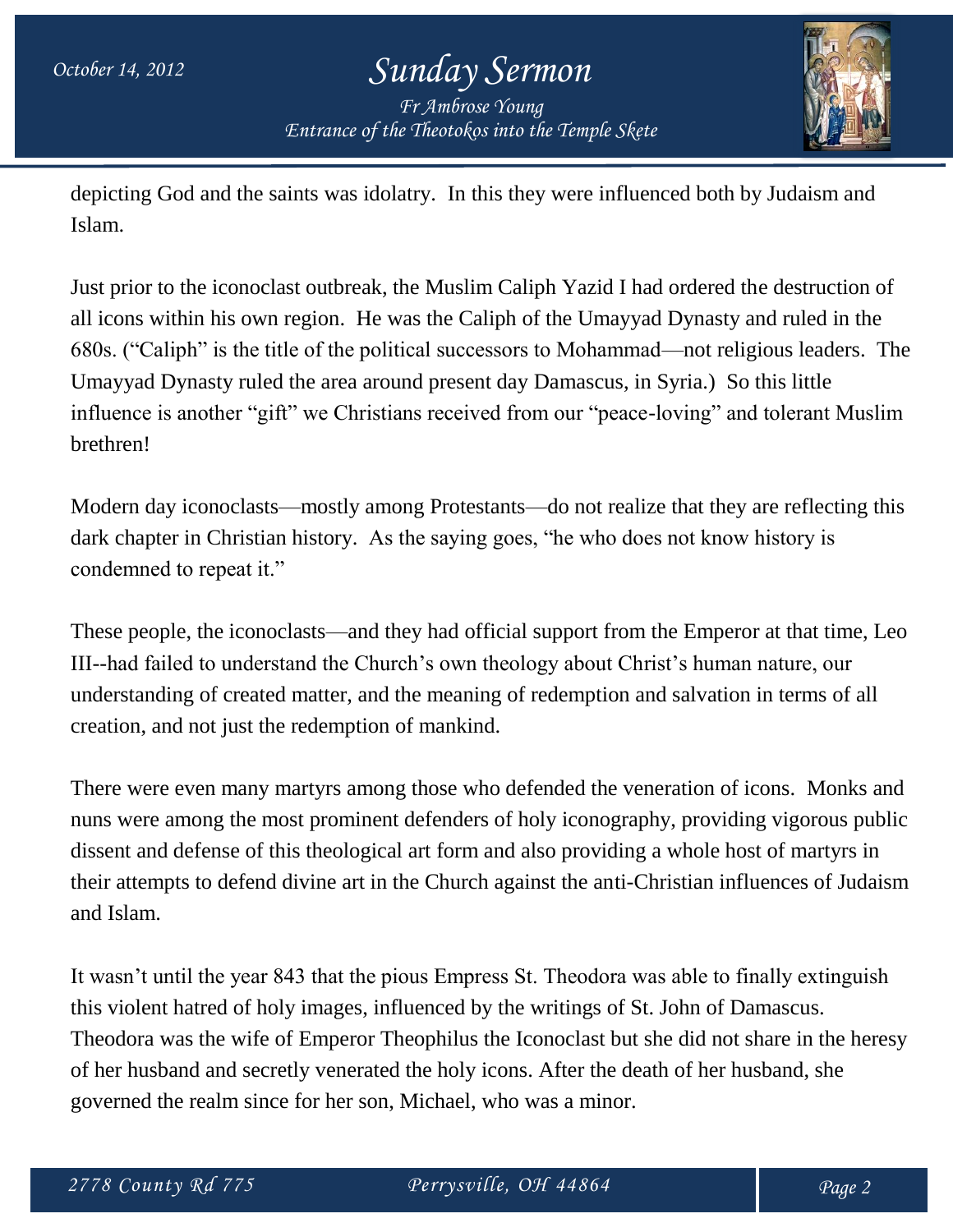### *October 14, 2012 Sunday Sermon Fr Ambrose Young Entrance of the Theotokos into the Temple Skete*



She called the Council we are commemorating today, and established the annual of the Triumph of Orthodoxy, on the first Sunday of the Great Fast. When her son Michael came of age, St. Theodora retired and spent eight years in the monastery of St. Euphrosyne, where she devoted herself to ascetic struggles and reading the Holy Fathers.



A copy of the Gospels, written in her own hand still exists. She died in the year 867and in 1460, the Turks allowed her relics to be returned to the Orthodox in Kephalonia.

As I said, St. Theodora was influenced by St. John of Damascus, who had written, in response to the Muslim slanders that Orthodox Christians were idolaters:

*Concerning the charge of idolatry: Icons are not idols but symbols, therefore when an Orthodox venerates an icon, he is not guilty of idolatry. He is not worshipping the symbol, but merely venerating it. Such veneration is not directed toward wood, or paint or stone, but towards the person depicted. Therefore relative honor is shown* 

*to material objects, but worship is due to God alone. We do not make obeisance to the nature of wood, but we revere and do obeisance to Him who was crucified on the Cross... When the two beams of the Cross are joined together I adore the figure because of Christ who was crucified on the Cross, but if the beams are separated, I throw them away and burn them.*

#### In 787 A.D. the Seventh Council of the Church published the following:

*Venerating icons, having them in churches and homes, is what the Church teaches. They are "open books to remind us of God." Those who lack the time or learning to study theology need only to enter a church to see the mysteries of the Christian religion unfolded before them.* 

And concerning the doctrinal significance of icons, the Fathers of this Council wrote: *Icons are necessary and essential because they protect the full and proper doctrine of the Incarnation. While God cannot be represented in His eternal nature, He can be depicted simply*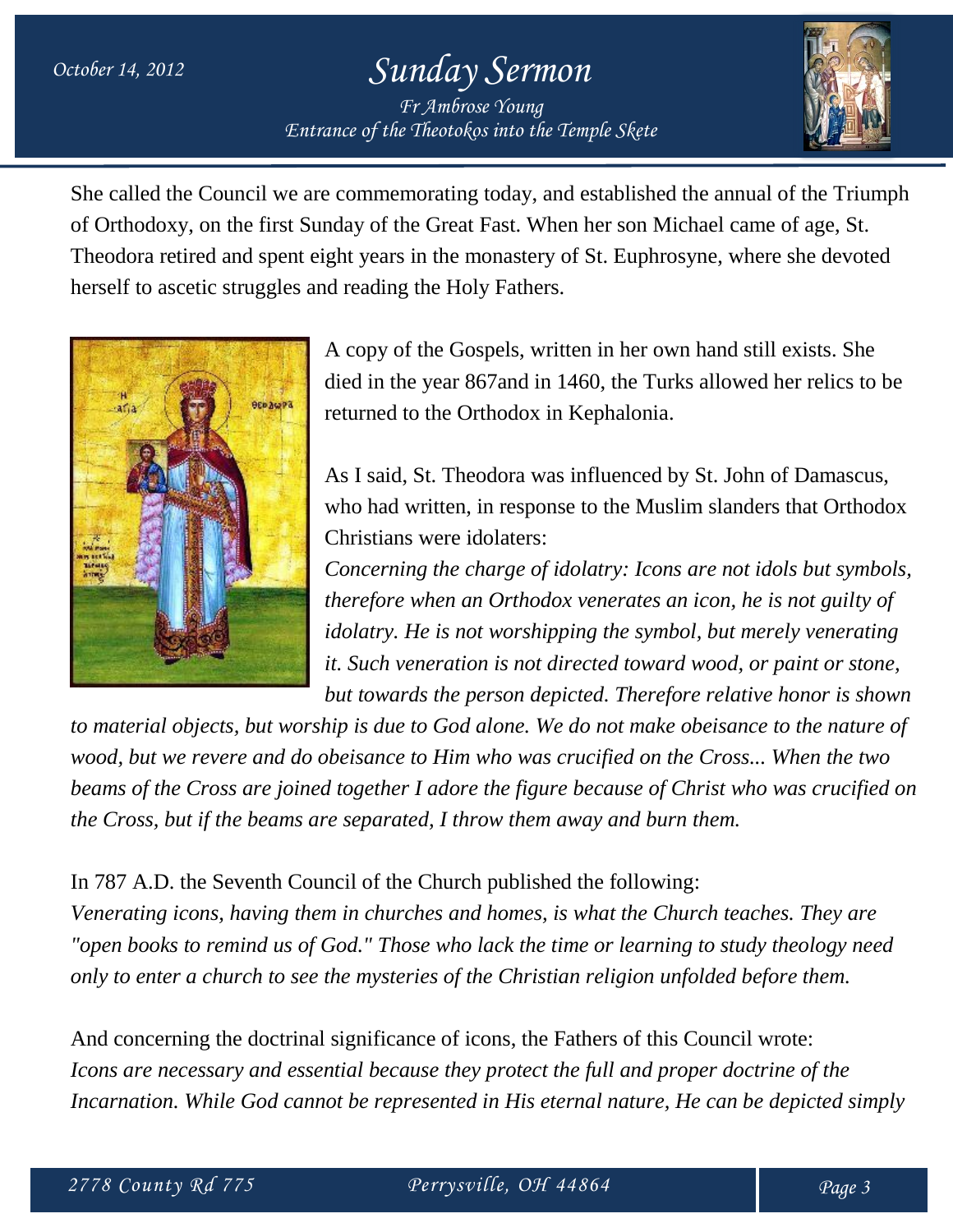*Fr Ambrose Young Entrance of the Theotokos into the Temple Skete*



*because He "became human and took flesh." Of Him who took a material body, material images can be made. In so taking a material body, God proved that matter can be redeemed. He deified matter, making it spirit-bearing, and so if flesh can be a medium for the Spirit, so can wood or paint, although in a different fashion.* 

Brothers and sisters, in our extremely vulgar and even often pornographic world today, where indecency and outright filth greet us on television, in films, magazines (even at the check out stand in grocery stores!), on billboards, in books, and even in the immodest way in which both men and women dress today, our love for the sacred in art, and our desire to protect the purity of the human body, is more important than ever.

We simply cannot surround ourselves with enough images of the holy in our homes, in our places of work (if we are allowed to at least have an icon), and I have even known Orthodox Christians who have set up modest but very nice shrines dedicated to various saints on their own property.

The Evil One hates these images because they remind us of the Incarnation of Christ and His work of redemption for us. Therefore *we* must love them and surround ourselves with them, for the saints tell us that a demon is reluctant to enter any room where an icon is. He gnashes his teeth when he sees them.

Now, who are the Holy Fathers and why should they matter to us? Isn't it enough, as our Protestant friends tell us, just to have the Bible?

Well, the historical fact is that Church Fathers were important from the very beginning, from the first century onward, and during the great age of the Church Councils (the  $4<sup>th</sup>$  through the  $8<sup>th</sup>$ centuries) the proclamations or decrees of those Councils always began with this phrase: "Following the Holy Fathers..." This is part of any history book you care to examine, not just the Orthodox histories.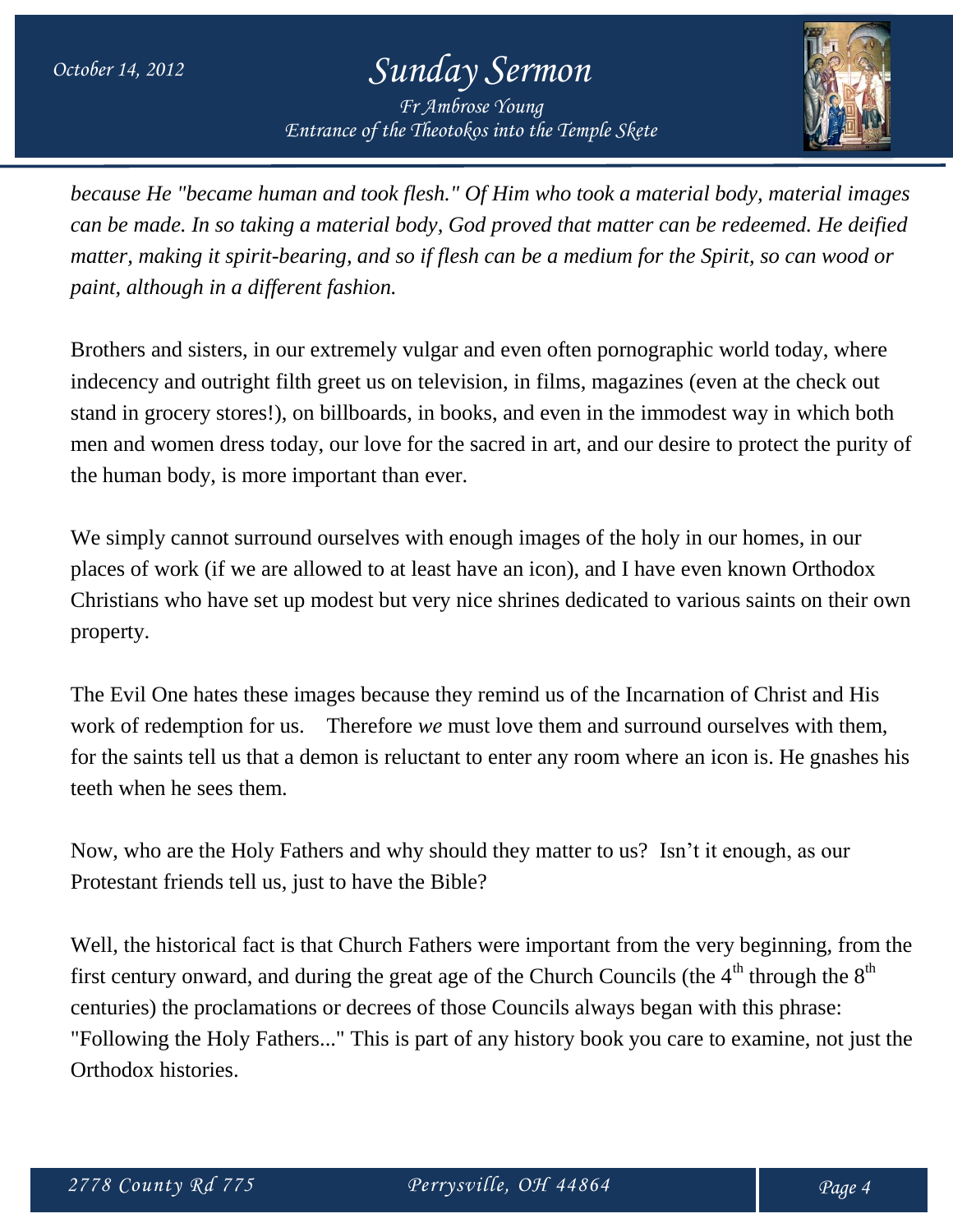*Fr Ambrose Young Entrance of the Theotokos into the Temple Skete*



We call these Fathers "holy" because they were known for their personal holiness and the great virtue of their lives, teaching the Faith, explaining Holy Scripture, and giving a witness to this by their lives and writings. No Father of the Church was ever "self-appointed" or "self-called". He was chosen by God and *revealed* to the consciousness of the whole Church—sometimes in his own lifetime, sometimes after--as one who spoke truthfully about divine things, faithfully handing down what had always been believed, adding nothing, changing nothing, and taking nothing away.

Many people think that Christ's Church somehow "died out", losing its original purity or, as even many Protestants believe, that it apostatized during the first century after Christ, as if such a thing were really possible considering Christ's promise to be with His Church "even unto the end of the ages" (Matt. 25:20). The witness of the Holy Fathers, as well as the countless martyrs, proves that the early Church did not deviate from Christ or die out. There is absolutely no historical evidence to demonstrate such an assertion.

In his Epistle to the Philippians, St. Paul mentions a "true yoke-fellow" and "fellow-laborer" named "Clement" (Phil.4:3). You might be surprised to learn that history also knows this man; in fact one of his letters is preserved in manuscript form in the British Museum! He is known as St. Clement the Roman. He was martyred in 97 or 98, shortly after the end of Emperor Domitian's persecution of the Christian Church. His letter is a wonderful witness concerning the existence of Church Fathers and Apostolic Succession in the early Church:

*"The Apostles received the Gospel for us from the Lord Jesus Christ…Having therefore received a charge...they went forth with the glad tidings.... Then, preaching everywhere in country and town, they appointed their first-fruits, when they had proved them by the Spirit, to be bishops and deacons unto all those that should believe.... They appointed these persons and then also provided a continuance, that when these should fall asleep, other approved men should succeed to their ministration."*

Concerning the need to be obedient to the successors of the Apostles, these earliest Holy Fathers,